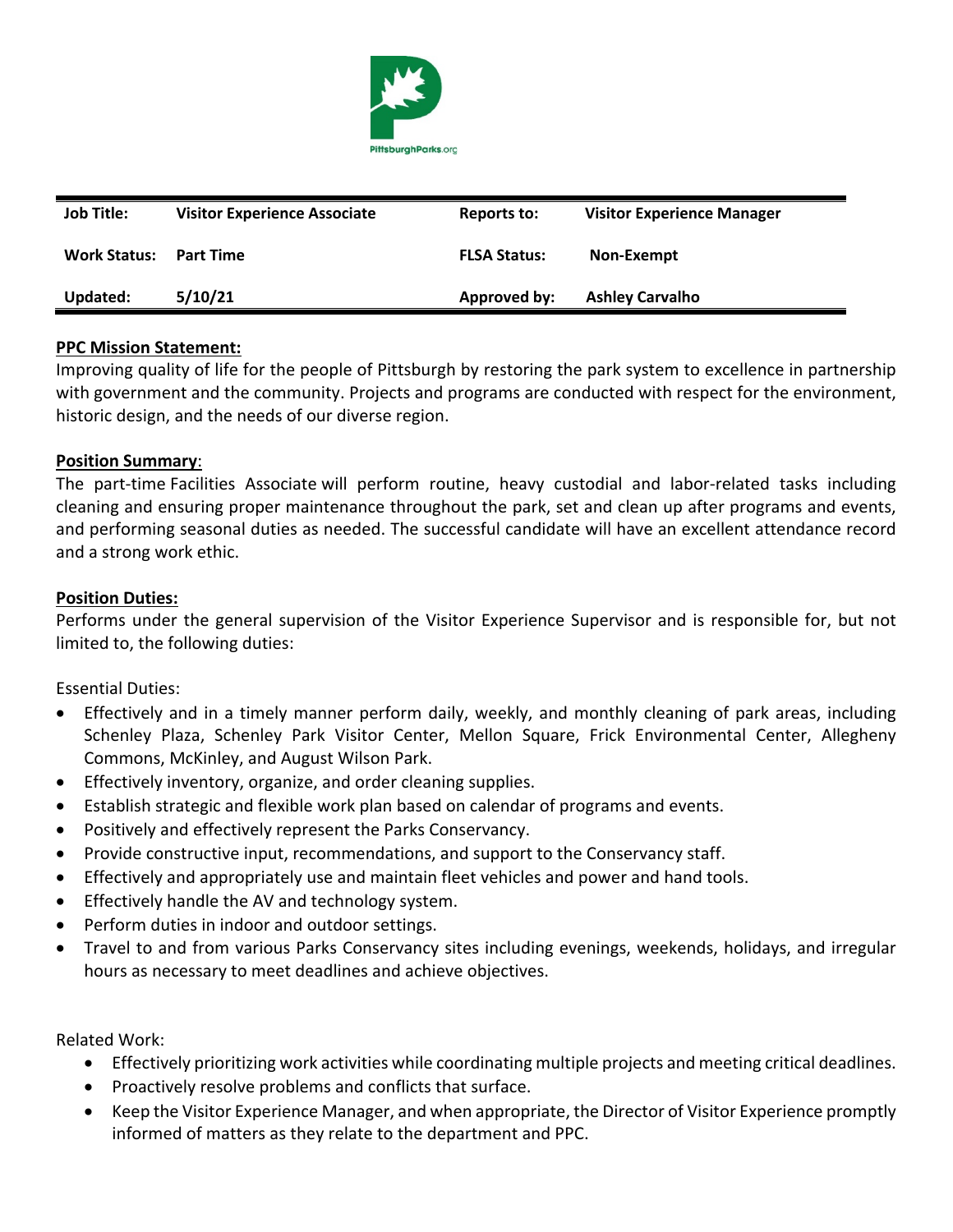- Some work may be conducted during the evening, on weekends, holidays, and irregular hours as necessary to meet deadlines and achieve objectives.
- Perform other related duties as apparent or assigned.

# *The Way We Work - The Employees of the Pittsburgh Parks Conservancy:*

- Work and accept responsibility to search for, create and execute new and innovative approaches to improve the performance of Conservancy strategies and objectives.
- Foster meaningful interaction among diverse individuals through the exchange of information to produce understanding.
- Continuously develop and use effective strategies and interpersonal styles to engage and guide others toward the accomplishment of identified objectives and goals in the best interest of the Parks Conservancy.
- Consistently work toward the common good of the organization and encourage others to do the same.
- Conduct themselves at all times in a professionally appropriate and respectful manner.
- Apply the proper safety/security practices according to established protocols, guidelines and policies.
- Maintain strong work ethic and demonstrate flexibility.

## **Knowledge of** (position requirements at entry)

- Facility custodial and cleaning to ensure proper facility maintenance.
- Facility security practices.
- Contemporary sustainable waste management practices.
- Outstanding customer service principles and practices within a diverse work and customer environment.

## **Skills and Ability to** (position requirements at entry):

- Understand the specifics of sustainable waste management three-stream system and commit to separating.
- Understand and appropriately adhere to organization policies and procedures.
- Provide outstanding customer service within a diverse work and customer environment.
- Set appropriate priorities while coordinating multiple projects and meeting critical deadlines.
- Solve problems; negotiate effective and appropriate solutions to difficult conflicts; and effectively handle critical, controversial, confidential, and/or sensitive matters.
- Critically analyze operations, collaboratively design and institute improvements without disruption of existing operations.
- Demonstrate self-motivation and take advantage of emerging opportunities.
- Provide both oral and written communication that is easily understood and direct in its content and listen effectively to thoroughly understand the intended message with sensitivity to nuance and a communication style that is open, cordial and issues focused.
- Establish and maintain effective, respectful and productive working relationships.
- Show respect and sensitivity for cultural differences.
- Handle matters with highest degree of professionalism, including maintaining appropriate levels of confidentiality.
- Approach situation analysis and problem solving through the lens of racial equity, including use of effective and appropriate engagement with people from diverse communities.
- Possess unimpeachable personal integrity and trustworthiness.